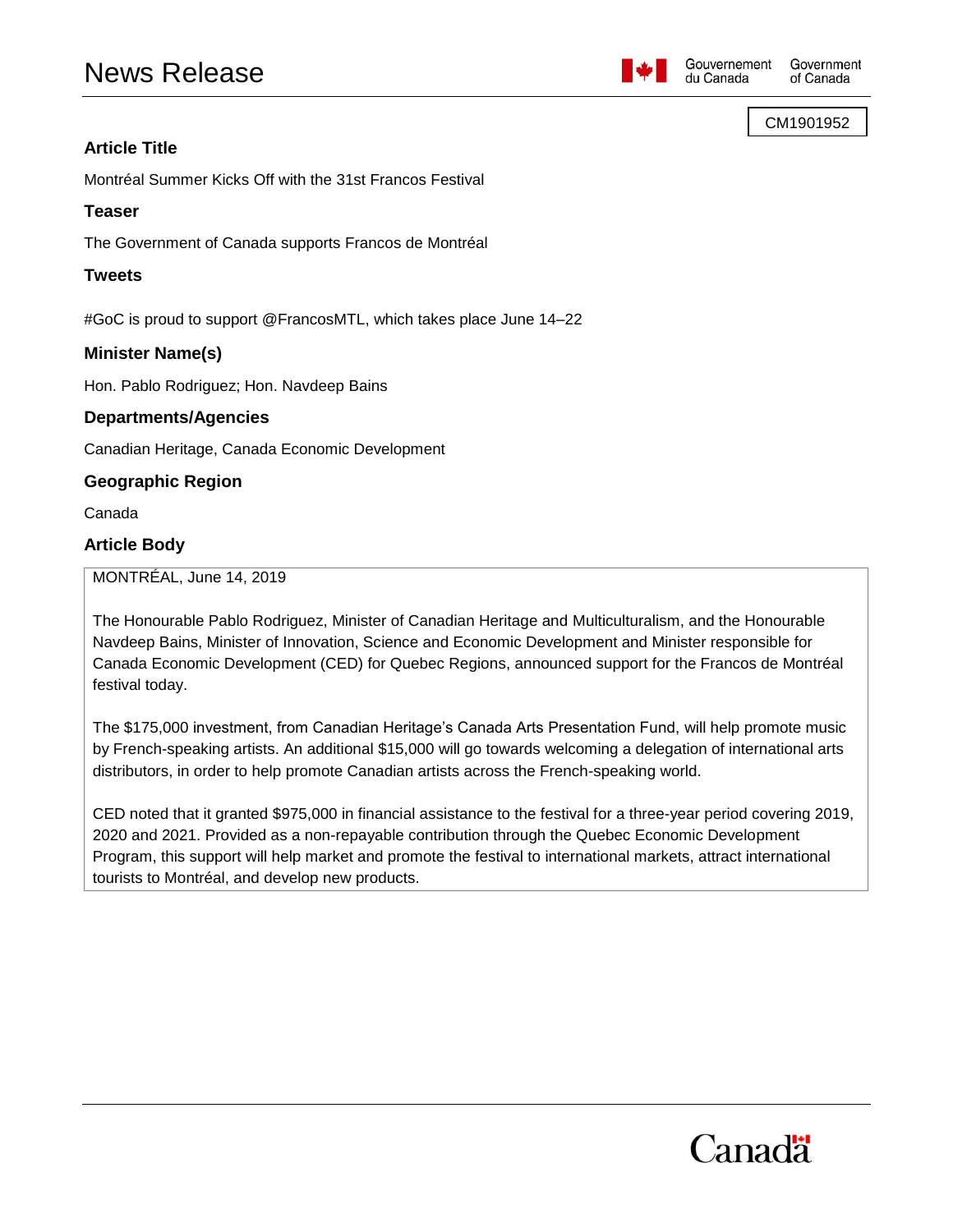## **Quotes**

"When Montréal moves to the beat of the Francos, an important part of our history, culture and identity also shines on stage. For 31 years now, the Francos have proven that French-language music is alive and well, holds a special place in our hearts and resonates throughout the world."

– The Honourable Mélanie Joly, Minister of Tourism, Official Languages and La Francophonie

"Year after year, les Francos attracts people and artists of all stripes to the city, all with the same passion for Francophone music. Known for new and innovative music, this festival once again offers a rich and daring program highlighted by young Francophone talent from Canada and beyond. We can't stress enough how much events like this support the vitality of the local cultural scene as well as growth in local tourism and the economy. That is why our government is happy to be associated with this important musical gathering."

– The Honourable Pablo Rodriguez, Minister of Canadian Heritage and Multiculturalism

"By investing in les Francos, a cultural event without peer, our government remains true to its commitments. This gathering generates significant economic benefits in the greater Montréal area and allows tourists to experience our unique vitality, which shines beyond our borders."

– The Honourable Navdeep Bains, Minister of Innovation, Science and Economic Development and Minister responsible for Canada Economic Development for Quebec Regions.

## **Quick Facts**

Les Francos de Montréal takes place June 14–22, 2019 in le Quartier des spectacles. Close to 1 million visitors attend 150 performances, including 120 free outdoor shows.

The Bell stage (featuring 90-minute shows at Place des festivals each night at 9 p.m.) will host, among others: Ariane Moffatt, FouKi, Safia Nolin, Sans Pression, Vulgaires Machins, Émile Bilodeau, Les Négresses Vertes, 2Frères and for the festival's conclusion, Koriass.

This year, for the 9th time, Rendez-vous Pros des Francos will welcome more than 200 professionals, who can discover new talent, enjoy receptions and attend workshops focused on industry trends and issues.

The Canada Arts Presentation Fund provides support to organizations that host arts festivals and seasonal professional-performance programs. The fund also invests in organizations that support arts broadcasters.

As part of Creative Canada - A Vision for the Canada's Creative Industries, and linked to the Government of Canada's Creative Export Strategy, the Canada Arts Presentation Fund will provide additional assistance to organizations that support Canadian cultural exports by promoting Canadian artists in international markets.

The Quebec Economic Development Program supports the economic development and diversification of regions and helps them capitalize on economic development opportunities.

## **Related Links**

| Canada Arts Presentation Fund       | https://www.canada.ca/en/canadian-                    |
|-------------------------------------|-------------------------------------------------------|
|                                     | heritage/services/funding/arts-presentation-fund.html |
| Quebec Economic Development Program | https://www.dec-                                      |
|                                     | ced.gc.ca/eng/agency/programs/gedp/index.html         |
| Francos de Montréal                 | https://www.francosmontreal.com/                      |